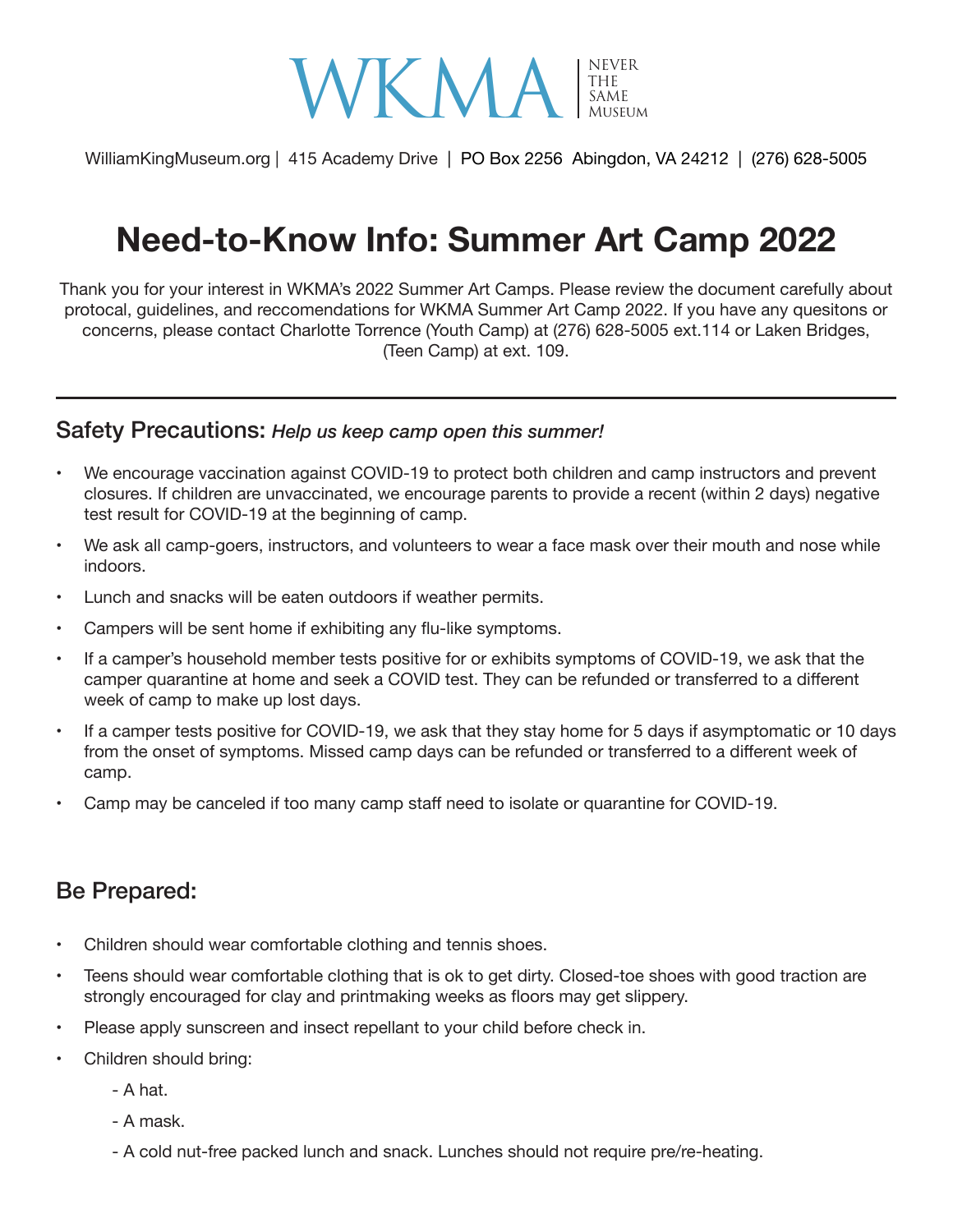

WilliamKingMuseum.org | 415 Academy Drive | PO Box 2256 Abingdon, VA 24212 | (276) 628-5005

- Extra sunscreen and insect repellent.
- A refillable water bottle.
- A change of clothes to keep at camp during the week.

- Any prescription or over the counter medication they may need during the day i.e. epinephrine, TUMS, Tylenol, etc.

- All campers must be fully toilet trained.
- For early childhood and youth campers: Parents or guardians must check each child in and out of camp each day. Please provide a list of who is permitted to pick up your child if it will differ from the person dropping them off.
- For early childhood and youth campers: Check in and check out take place on the first floor of the museum each day.
- Let us know ahead of time if your child has any special needs or needs extra attention so that we are prepared to best serve them.
- If your child has an IEP at school, they will likely need a little extra attention-Just let us know ahead of time and we can schedule a time to discuss your child's needs on the phone.
- For teen campers: parents or guardians must provide a list of adults who will be dropping off or picking up a teen. Teens may check themselves in and out of camp with notice from parent or guardian by the start of camp.
- For teen campers: check in and check out take place in the administrative office in Art Lab (upper level entrance).

## Payment:

- Payment in full is due at the time of registration.
- You must opt for early drop off/late pick up at the time of registration and not after the start of camp.
- • You must register for a tee shirt by **May 22th** to guarantee a shirt. A shirt refund will be provided if we are unable to get your child a shirt.
- • A full refund is provided for cancellations made before May 30th.
- Cancellations made less than 2 weeks before the start of camp surrender a \$50 cancellation fee.
- Rescheduling less than 2 weeks before the start of camp requires a \$30 rescheduling fee.
- In the event that camp is canceled by WKMA due to unforeseen circumstances or low registration numbers, a full refund will be provided.